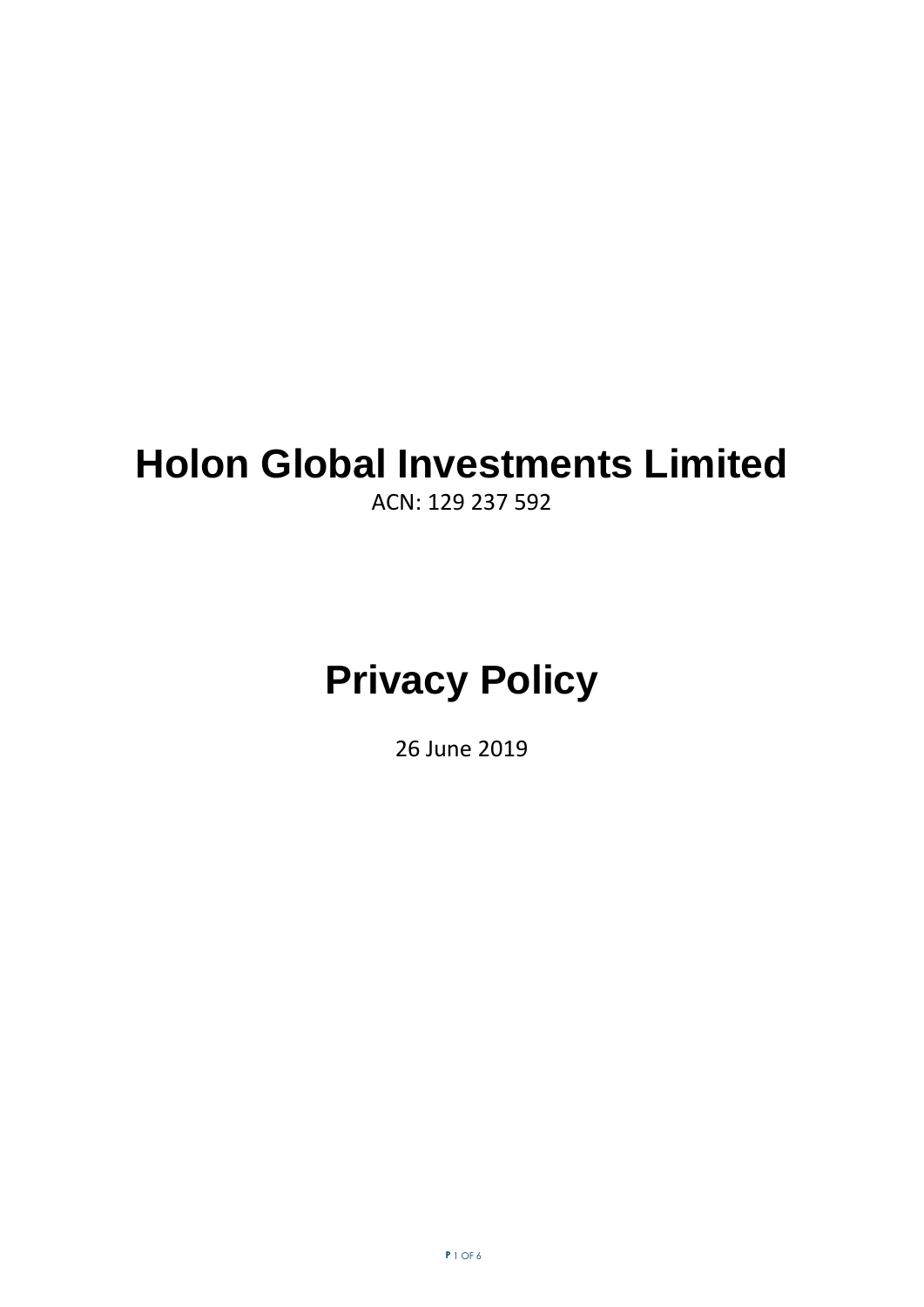### **TABEL OF CONTENTS**

| 2.  |                                                                 |  |
|-----|-----------------------------------------------------------------|--|
| 3.  |                                                                 |  |
| 4.  | DISCLOSURE OF PERSONAL INFORMATION TO THIRD PARTIES 4           |  |
| 5.  | <b>HOW WE TREAT PERSONAL INFORMATION THAT IS ALSO SENSITIVE</b> |  |
| 6.  | YOUR RIGHTS AND CONTROLLING YOUR PERSONAL INFORMATION  5        |  |
| 7.  |                                                                 |  |
| 8.  |                                                                 |  |
| 9.  |                                                                 |  |
| 10. |                                                                 |  |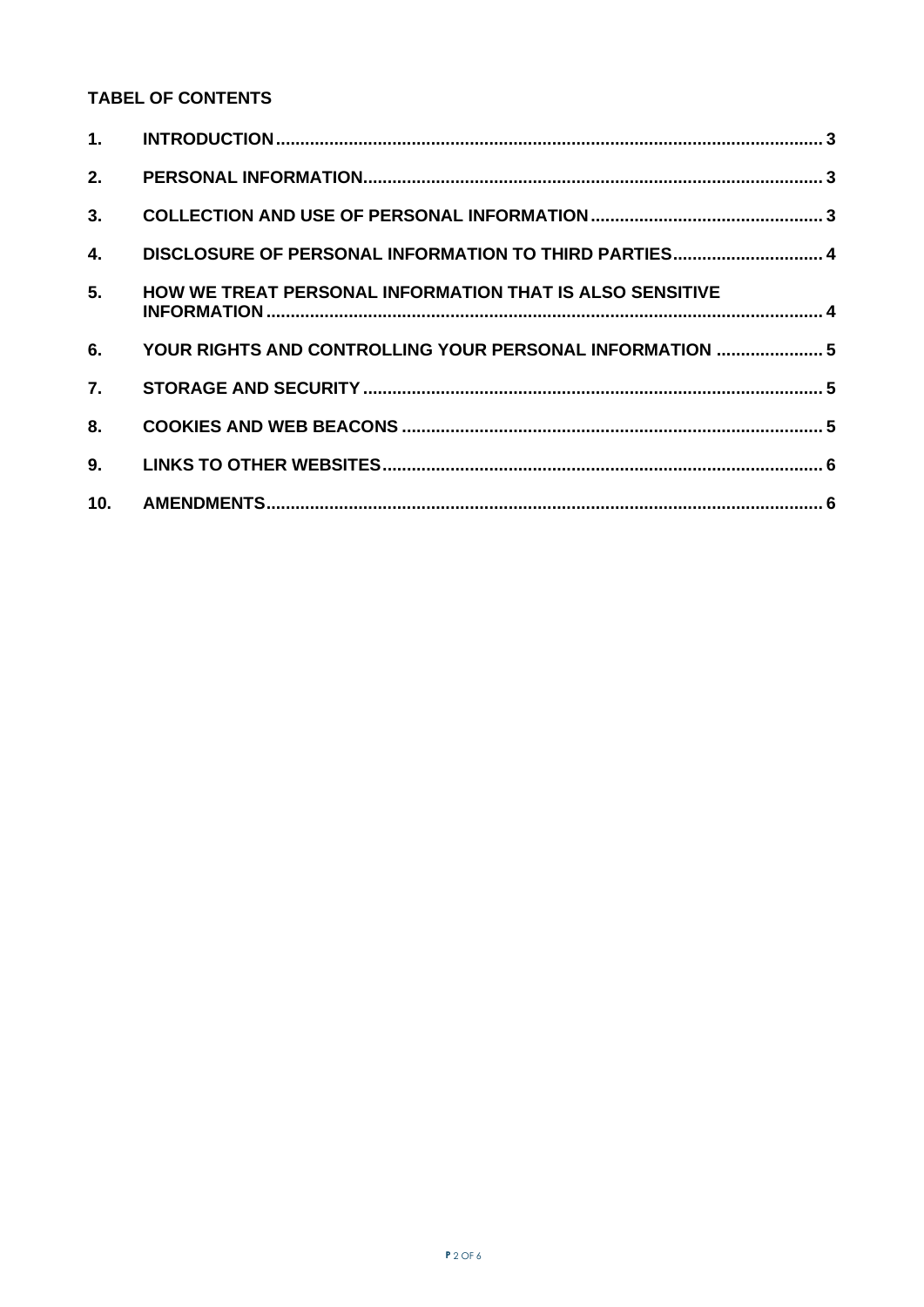#### <span id="page-2-0"></span>**1. INTRODUCTION**

This Privacy Policy sets out our commitment to protecting the privacy of personal information provided to us, or otherwise collected by us, offline or online, including through our website (Site). In this Privacy Policy we, us or our means Holon Global Investments Limited, ACN 129 237 592.

#### <span id="page-2-1"></span>**2. Personal information**

The types of personal information we may collect about you include:

- (a) your name;
- (b) your contact details, including email address, mailing address, street address and/or telephone number;
- (c) your age and/or date of birth;
- (d) your demographic information, such as postcode;
- (e) your preferences and/or opinions;
- (f) information you provide to us through customer surveys;
- (g) details of products and services we have provided to you and/or that you have enquired about, and our response to you;
- (h) your browser session and geo-location data, device and network information, statistics on page views and sessions, acquisition sources, search queries and/or browsing behaviour;
- (i) information about your access and use of our Site, including through the use of Internet cookies, your communications with our Site, the type of browser you are using, the type of operating system you are using and the domain name of your Internet service provider;
- (j) additional personal information that you provide to us, directly or indirectly, through your use of our Site, associated applications, associated social media platforms and/or accounts from which you permit us to collect information; and
- (k) any other personal information requested by us and/or provided by you or a third party.

<span id="page-2-2"></span>We may collect these types of personal information directly from you or from third parties.

#### **3. Collection and use of personal information**

We may collect, hold, use and disclose personal information for the following purposes:

- (a) to enable you to access and use our Site, associated applications and associated social media platforms;
- (b) to contact and communicate with you;
- (c) for internal record keeping and administrative purposes;
- (d) for analytics, market research and business development, including to operate and improve our Site, associated applications and associated social media platforms;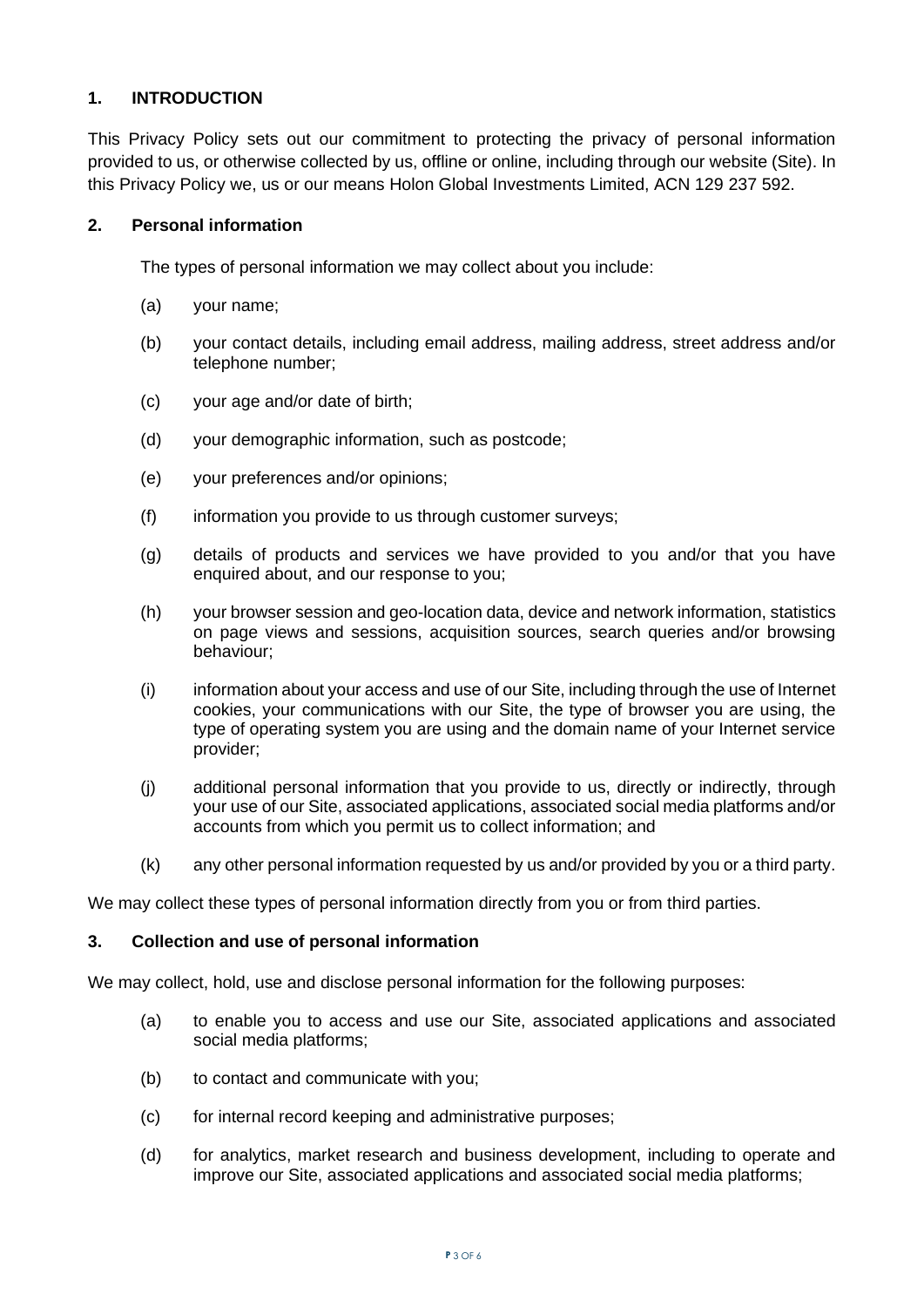- (e) to run competitions and/or offer additional benefits to you;
- (f) for advertising and marketing, including to send you promotional information about our products and services and information about third parties that we consider may be of interest to you;
- (g) to comply with our legal obligations and resolve any disputes that we may have; and
- (h) to consider your employment application.

#### <span id="page-3-0"></span>**4. Disclosure of personal information to third parties**

We may disclose personal information to:

- (a) [third party service providers for the purpose of enabling them to provide their services, including (without limitation) IT service providers, data storage, web-hosting and server providers, debt collectors, maintenance or problem-solving providers, marketing or advertising providers, professional advisors and payment systems operators;
- (b) our employees, contractors and/or related entities;
- (c) our existing or potential agents or business partners;
- (d) sponsors or promoters of any competition we run;
- (e) anyone to whom our business or assets (or any part of them) are, or may (in good faith) be, transferred;
- (f) credit reporting agencies, courts, tribunals and regulatory authorities, in the event you fail to pay for goods or services we have provided to you;
- (g) courts, tribunals, regulatory authorities and law enforcement officers, as required by law, in connection with any actual or prospective legal proceedings, or in order to establish, exercise or defend our legal rights; [and]
- (h) third parties, including agents or sub-contractors, who assist us in providing information, products, services or direct marketing to you. This may include parties located, or that store data, outside of Australia and
- (i) third parties to collect and process data, such as [Google Analytics or other relevant businesses]. This may include parties that store data outside of Australia.]

By providing us with personal information, you consent to the disclosure of your personal information to third parties who reside outside Australia and acknowledge that we are not required to ensure that those third parties comply with Australian privacy laws. Where we disclose your personal information to third parties, we will request that the third party handle your personal information in accordance with this Privacy Policy.

#### <span id="page-3-1"></span>**5. How we treat personal information that is also sensitive information**

Sensitive information is a subset of personal information that is given a higher level of protection under the Australian Privacy Principles. Sensitive information means information relating to your racial or ethnic origin, political opinions, religion, trade union or other professional associations or memberships, philosophical beliefs, sexual orientation or practices, criminal records, health information or biometric information. We are not collecting sensitive information.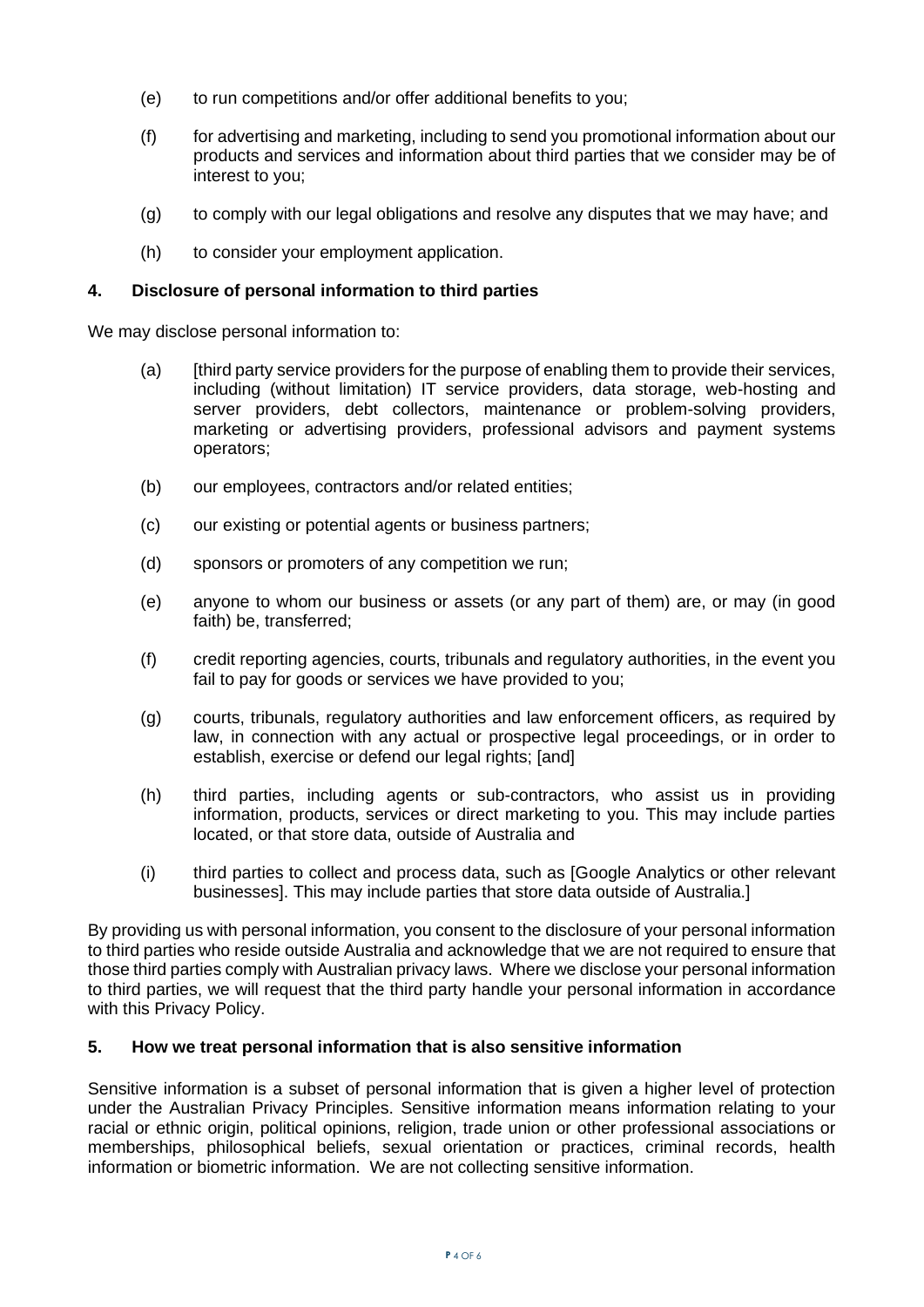#### <span id="page-4-0"></span>**6. Your rights and controlling your personal information**

**Choice and consent:** Please read this Privacy Policy carefully. By providing personal information to us, you consent to us collecting, holding, using and disclosing your personal information in accordance with this Privacy Policy. You do not have to provide personal information to us, however, if you do not, it may affect your use of this Site or the products and/or services offered on or through it.

**Information from third parties:** If we receive personal information about you from a third party, we will protect it as set out in this Privacy Policy. If you are a third party providing personal information about somebody else, you represent and warrant that you have such person's consent to provide the personal information to us.

**Restrict:** You may choose to restrict the collection or use of your personal information. If you have previously agreed to us using your personal information for direct marketing purposes, you may change your mind at any time by contacting us using the details below.

**Access:** You may request details of the personal information that we hold about you. An administrative fee may be payable for the provision of such information. In certain circumstances, as set out in the Privacy Act 1988 (Cth), we may refuse to provide you with personal information that we hold about you.

**Correction:** If you believe that any information we hold about you is inaccurate, out of date, incomplete, irrelevant or misleading, please contact us using the details below. We will take reasonable steps to correct any information found to be inaccurate, incomplete, misleading or out of date.

**Complaints:** If you believe that we have breached the Australian Privacy Principles and wish to make a complaint, please contact us using the details below and provide us with full details of the alleged breach. We will promptly investigate your complaint and respond to you, in writing, setting out the outcome of our investigation and the steps we will take to deal with your complaint.

**Unsubscribe:** To unsubscribe from our e-mail database or opt-out of communications (including marketing communications), please contact us using the details below or opt-out using the opt-out facilities provided in the communication.

#### <span id="page-4-1"></span>**7. Storage and security**

We are committed to ensuring that the personal information we collect is secure. In order to prevent unauthorised access or disclosure, we have put in place suitable physical, electronic and managerial procedures to safeguard and secure the personal information and protect it from misuse, interference, loss and unauthorised access, modification and disclosure.

We cannot guarantee the security of any information that is transmitted to or by us over the Internet. The transmission and exchange of information is carried out at your own risk. Although we take measures to safeguard against unauthorised disclosures of information, we cannot assure you that the personal information we collect will not be disclosed in a manner that is inconsistent with this Privacy Policy.

#### <span id="page-4-2"></span>**8. Cookies and web beacons**

We may use cookies on our Site from time to time. Cookies are text files placed in your computer's browser to store your preferences. Cookies, by themselves, do not tell us your email address or other personally identifiable information. However, they do allow third parties, such as Google and Facebook, to cause our advertisements to appear on your social media and online media feeds as part of our retargeting campaigns. If and when you choose to provide our Site with personal information, this information may be linked to the data stored in the cookie.